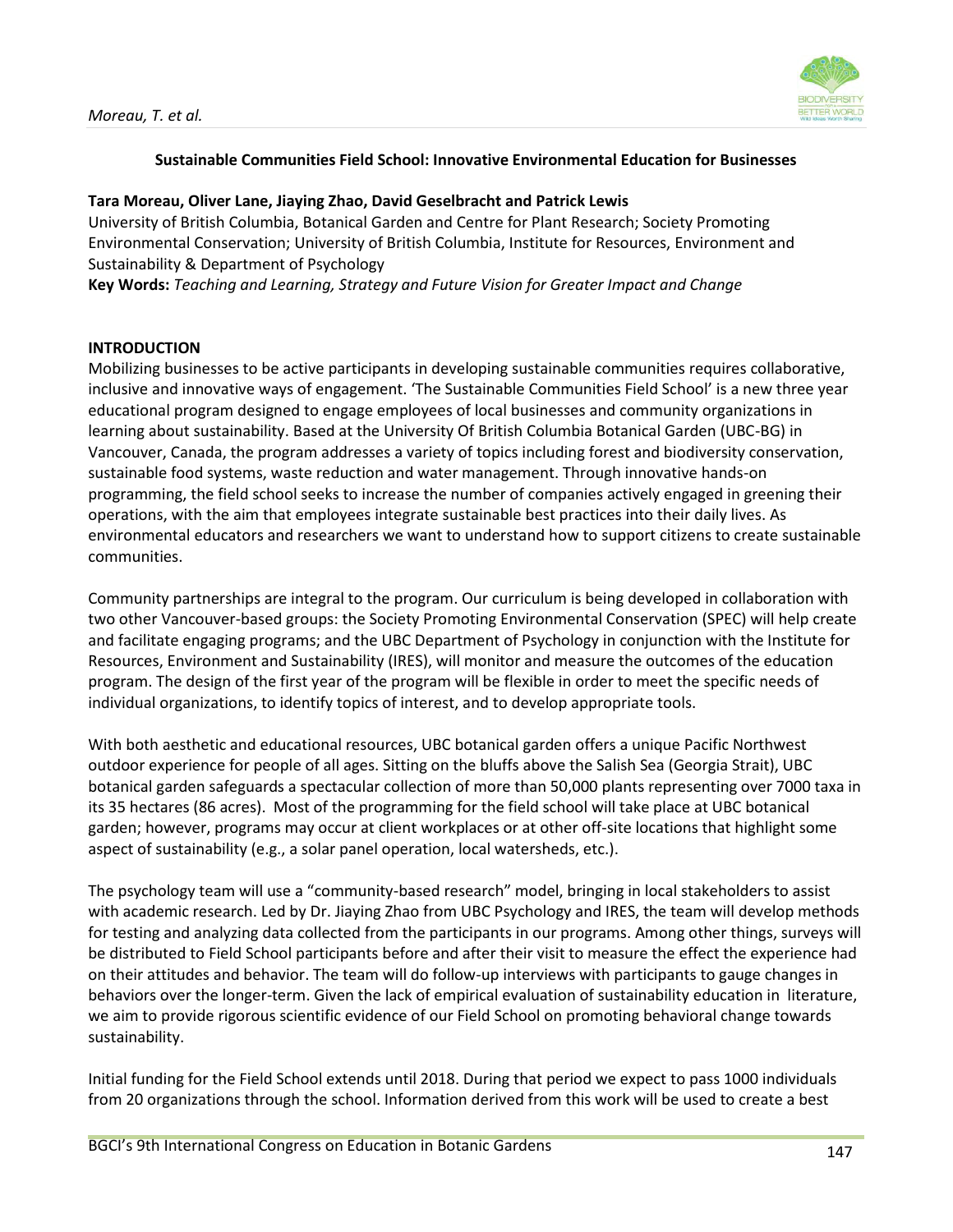### *Moreau, T. et al.*



practices database available for any business or organization interested in improving sustainable practices for their staff and operations. The results of the research on educational delivery methods and their effects will be published in peer-reviewed journals. The hope is that the 'Sustainable Communities Field School' will provide an excellent social enterprise business model for other non-profits and botanic gardens looking to create similar sustainability ventures.

# **THE PROGRAM**

In the pilot year, programming is focused on five areas: forests, food, waste, water and biodiversity. A typical 3 hour botanical garden tour starts in the David C. Lam Asian Garden, and from there, participants walk to the Food Garden to learn about growing vegetables, soil recycling and pollination. Stopping to observe honey bee hives, participants explore pollination and the value of bee colonies. Programs will vary from 1-6 hours in duration depending upon the type of tours selected.

The programming moves from the food garden to the Greenheart Canopy Walkway, a 308-metre aerial trail system perched in the canopy of the David C. Lam Asian Garden rainforest. Along the way, participants learn how First Nations people traditionally managed Garry Oak ecosystems to grow nuts, berries and root vegetables such as camas. They also learn about the roles of forests in biodiversity and water availability.

### **WHAT IS A FIELD SCHOOL?**

Field schools are schools without walls. They are outdoor places where people learn about issues that relate in practical ways to their daily lives in a hands-on, interactive and fun environment. The idea of a "field school" is borrowed from the United Nations Food and Agriculture Association (UN-FAO 2015). First developed in South East Asia in the early 1990's, UN-FAO Farmer Field Schools have been shown to reduce pesticide use by convening and training farmers in integrated pest management techniques (Settle *et al* 2014). The programming varies across continents and communities, but is based on helping farmers become selfconfident enough to take action to deal with challenges and obstacles that impact their farming livelihoods.

Locally, the concept of a field school was further developed by Dr. Tara Moreau, who, in 2010, as part of her postdoctoral research with the Pacific Institute for Climate Solutions, designed and launched the SPEC Urban Farmer Field School in Vancouver (SPEC 2015). Now in its  $4<sup>th</sup>$  year, UFFS focuses on education around urban agriculture, food systems and climate change.

he Sustainable Communities Field School is the first attempt to extend this education model into the boardroom to engage companies and employees.

#### **WHY BUSINESSES AND COMMUNITY ORGANIZATIONS?**

Businesses and community organizations form the backbone of our communities. With entrepreneurial resources and human capital, it is businesses and organizations that will help drive the shift to a greener economy. In British Columbia, the City of Vancouver is at the forefront of sustainability, launching the Greenest City Action Plan in 2011. Under the plan's "Green Economy Targets," the City has set a goal to double the number of companies in the city actively engaged in greening their operations. The Field School team is exploring how to collaborate and assist local businesses to help reach this target.

There is a benefit to being at the forefront of this movement. Vancouver – like many major cities – is already going through a transition. Vancouver's green economy is growing twice as fast as traditional sectors (City of Vancouver 2015). Through our programming and workshops, the Field School will work to harness the